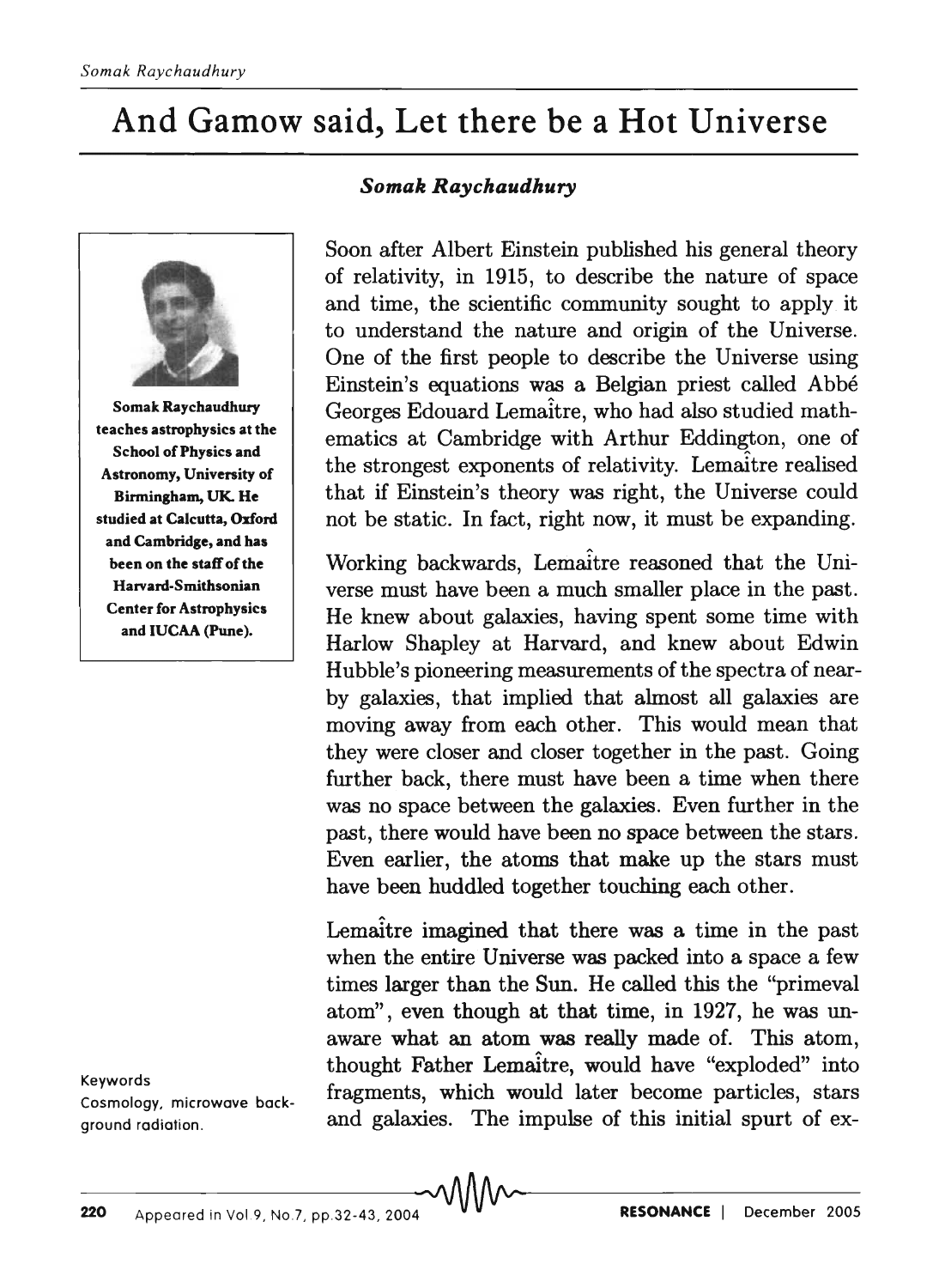

pansion would be felt even today, in the form of galaxies moving away from each other as seen by Hubble, though their relative speeds would have been considerably slowed down due to the gravity of matter, much like a stone thrown upwards progressively slows down due to the backward pull of the Earth's gravity.

This proposal caused a sharp reaction from the scientific community of the time. The doyen among theoreticians, Arthur Eddington of Cambridge found this notion unpleasant. Einstein in his heart believed that the Universe is static, and he found the argument of Lemaitre, who was also a Catholic priest, strongly reminiscent of the Christian dogma of Creation. The debate between cosmology and religion took the form of a polemic that would last several decades.

Meanwhile, the most important challenge came from Eddington's successors in Cambridge, who came up with a far more aesthetic theory called the steady state theory. First postulated in 1948 by Fred Hoyle, Hermann Bondi and Thomas Gold, this theory states that the universe had no origin, and that although it does expand, matter is being continuously created in just the right amount so that the overall density of the universe remains constant. This avoided the unpleasant notion of the Universe being created out of nothing, and thus was far more popular than Lemaitre's notion of the Universe hatching out of a cosmic egg.

In Leningrad, another mathematician named Alexander Friedmann had independently solved Einstein's equations to come to conclusions very similar to those of Lemaitre, but being a pure mathematician hadn't really been interested to make connections with the real Universe, and didn't live to see Hubble's observational confirmation of the expanding Universe. However, he had managed to instill into his PhD student George Gamow an interest in the subject.

Lemaitre realised that if Einstein's theory was right, the Universe could not be static. In fact, right now, it must be expanding.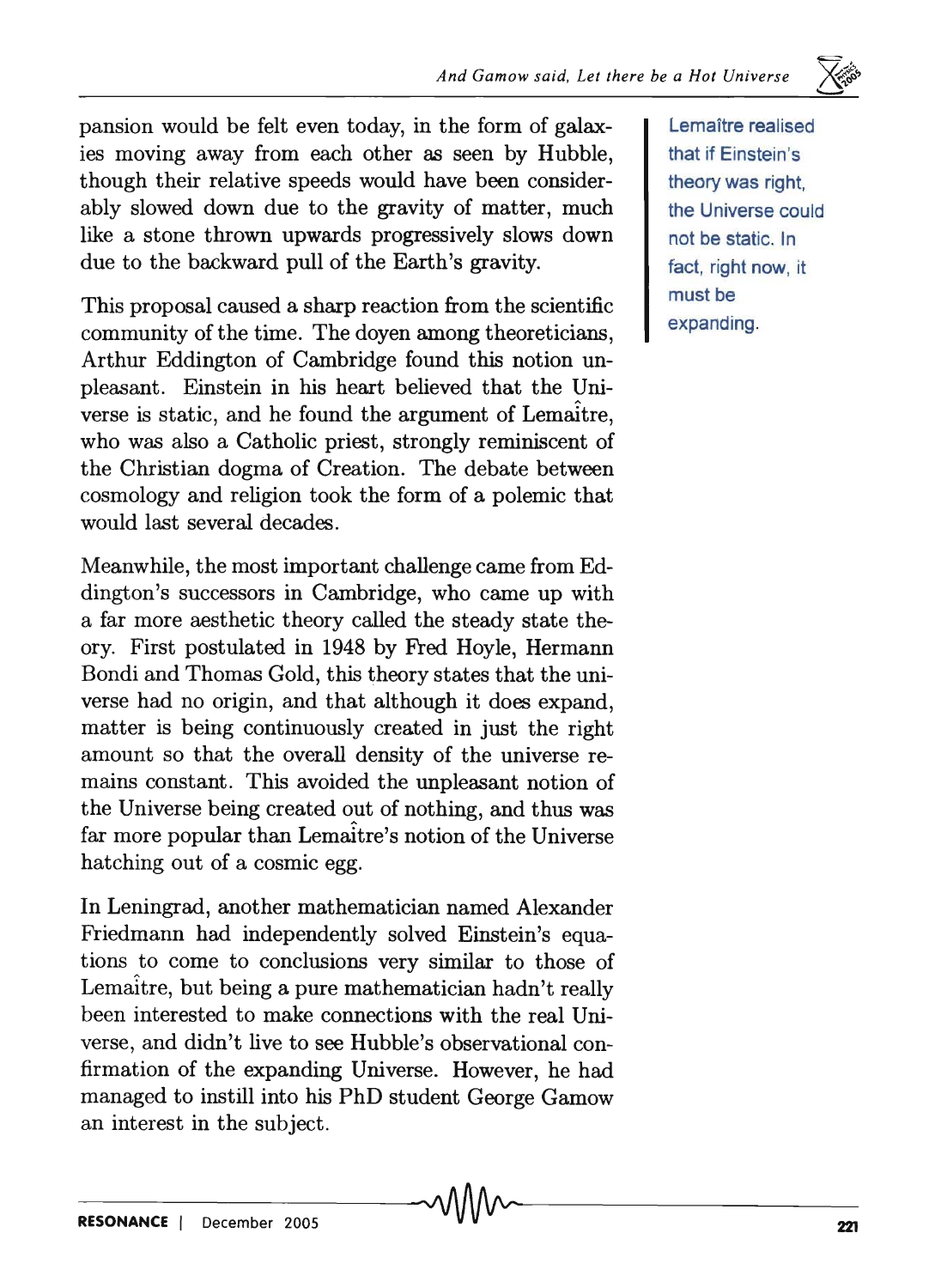Gamow had risen to fame by applying the new-found laws of quantum mechanics to explain the radioactive decay of alpha particles, showing how the alpha particles 'tunnelled' out of atomic nuclei.

Gamow had risen to fame by applying the new-found laws of quantum mechanics to explain the radioactive decay of alpha particles, showing how the alpha particles 'tunnelled' out of atomic nuclei. As a result, he found himself invited to Rutherford's Cavendish laboratory in Cambridge, where he showed, following a similar quantum reasoning, how particles could get *into* the nucleus, thus predicting that firing protons into atomic nuclei at energies nearing a million electron volts would trigger artificial nuclear decay.

The energies involved here have to be very high since both the proton and the atomic nucleus are positively charged, and so would naturally repel each other. Ruther ford's students, Cockcroft and Walton, followed this idea and built the first particle accelerator to achieve this. However, the idea of banging nuclei against each other hard enough to overcome their repulsive elctrical force had given Gamow another, much bigger idea. This concerned the state of the new-born Universe, just after the Big Bang.

## **Fusion, not Fission**

Lemaitre had suggested that after starting off as the 'primeval atom', the Universe would split into subatomic particles by repeated fission. Yet, spectra of stars and galaxies showed that most of the Universe is made of the two simplest elements, hydrogen and helium. Hydrogen has just a proton for a nucleus, with an electron around it, and the helium nucleus has two protons and two neutrons, with two electrons whizzing around. If Lemaitre's primordial atom broke up into smaller particles, why would most of it be in such simple form? Gamow set about making up the Universe the other way around. The Universe would have to evolve not through fission, but fusion. If you start with a proton, which is a hydrogen nucleus, you explain three-quarters of the Universe straight away.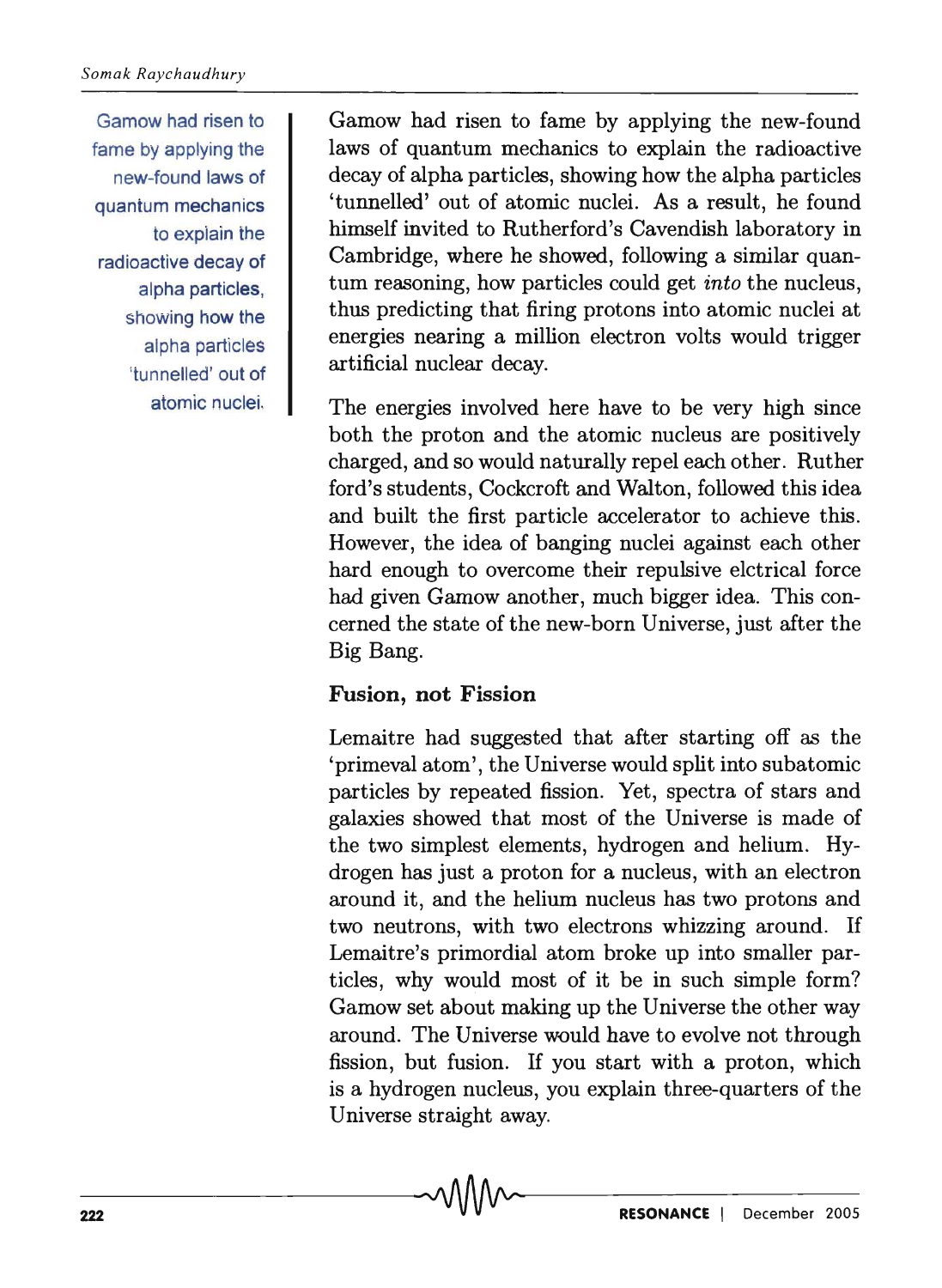

The proton is a very stable particle, but if you leave a neutron around, it would spontaneously turn ('decay') into a proton and an electron with a half-life of thirteen minutes. So if the Universe started off with protons and neutrons, having a Universe that is predominantly made of hydrogen doesn't sound unlikely. So where did the other elements come from? After Gamow had. left Soviet Russia and taken up his first long-term appointment at George Washington University in the USA, he assigned this problem to his graduate student, Ralph Alpher.

Together, the basic idea they developed is as follows. The Universe started from a 'singular state', when its density and temperature were practically infinite. As the Universe expands, it cools, and also gets less dense, because of course as the volume of the Universe increases, no new matter is being created. So, in the past, the Universe must have been hotter and denser. Instead of a 'cosmic egg', the early protons, neutrons and electrons must have been swimming around in this very hot, very dense 'primordial soup', a few minutes after the birth of the Universe. Gamow named this state "Ylem", a word he found in the Webster's dictionary to mean 'the first substance'.

Since the newborn Universe was so small, there was little available space, and the particles must have been colliding very often. Gamow's theory of colliding particles could then be applied to show that under these very special and ephemeral conditions, a proton and a neutron would overcome electrostatic repulsion and stick together to form the deuterium nucleus, or the tritium nucleus could form from one proton and two neutrons. Tritium is unstable, so one neutron breaks down to form a proton, spitting out an electron in the process. Now we have two protons and a neutron in the nucleus, and all it now needs is to capture another neutron to become the helium nucleus, the element after hydrogen in the periodic table. Frequent collisions made this possi-

**Gamow named** this state "Ylem", a word he found in the Webster's dictionary to mean 'the first substance'.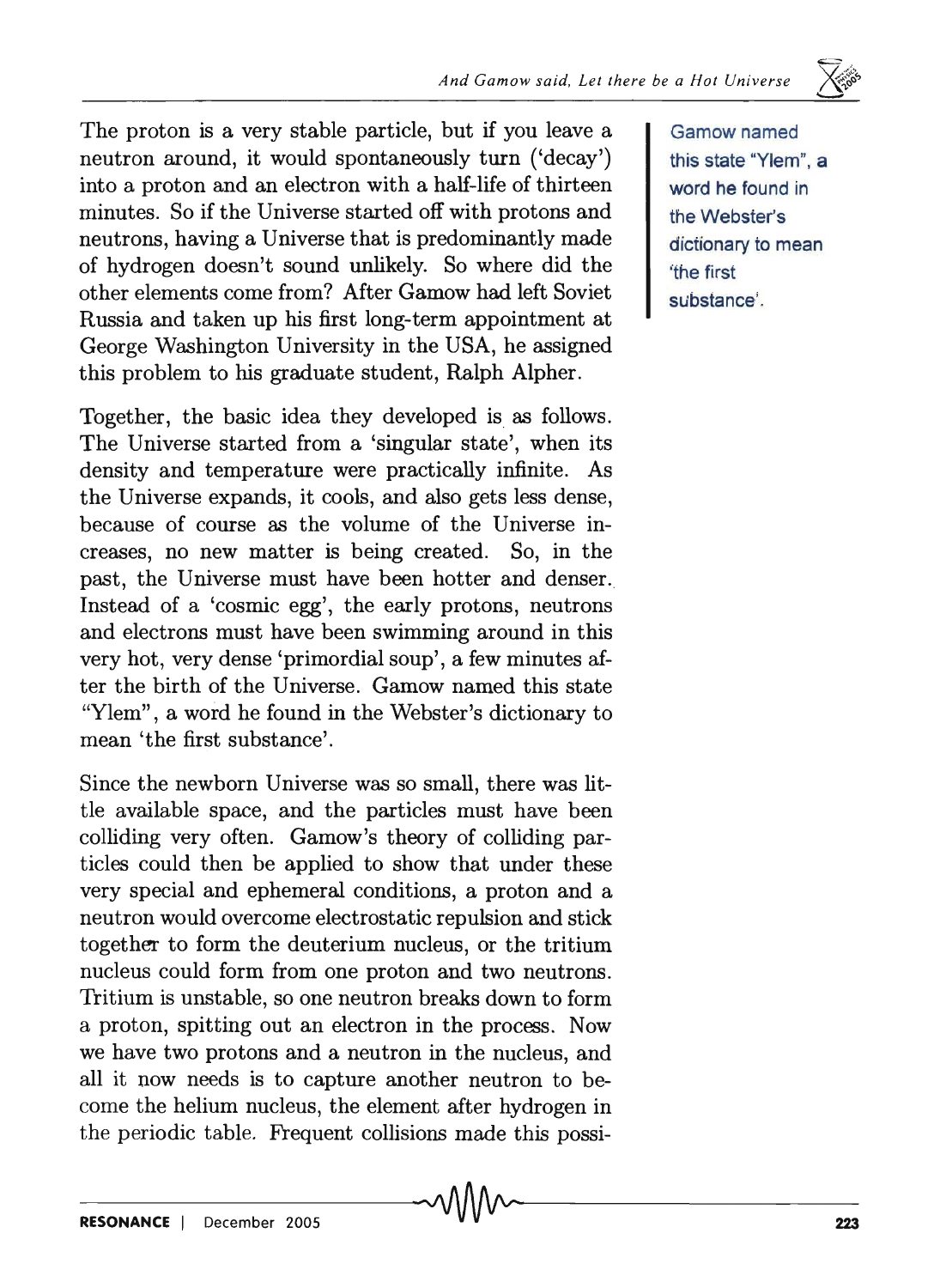ble in the primordial soup. So helium has been made from hydrogen, thus accounting for 99% of the visible matter in the Universe. Nevertheless, it was here that Gamow's theory got stuck.

### **Climbing the Periodic Table**

The helium nucleus is of course the alpha particle, which had earlier brought fame to Gamow in the physics community. It is one of the naturally occurring by-products of radioactivity because it is a remarkably stable particle, and there is no stable nucleus with five particles. So it looked like the rest of elements could not be made by the above process.

However, Alpher's PhD thesis with Gamow worked out that the chain could move on by the alpha particle being struck simultaneously by two particles (neutron or proton) to produce higher elements, and continue making up heavier elements. When submitting this work to the *Physical Review,* Gamow played his most famous scientific joke. "It seemed unfair to the Greek alphabet to have the article signed by Alpher and Gamow only", he later wrote in his book *The Creation of the Universe,* "so the name of Hans A Bethe was inserted." This paper, which is the first detailed exposition of the physics of the Universe immediately after the Big Bang, has since then been known as the 'alpha, beta, gamma' paper.

In the same year (1948) Hoyle, Bondi and Gold published their alternative scenario for the Universe, that of an expanding steady state. Ironically, it was Hoyle who would later show how to make the heavier etements in the Universe, not in the primordial soup but much later in stars, from the hydrogen and helium cooked up in Gamow's early Universe. For the next twenty years, the two theories, represented by Gamow and Hoyle, remained rivals, with the Steady State Universe being more popular because of its avoidance of the initial sin-

This paper, which is the first detailed exposition of the physics of the Universe immediately after the Big Bang, has since then been known as the 'alpha, beta, gamma' paper.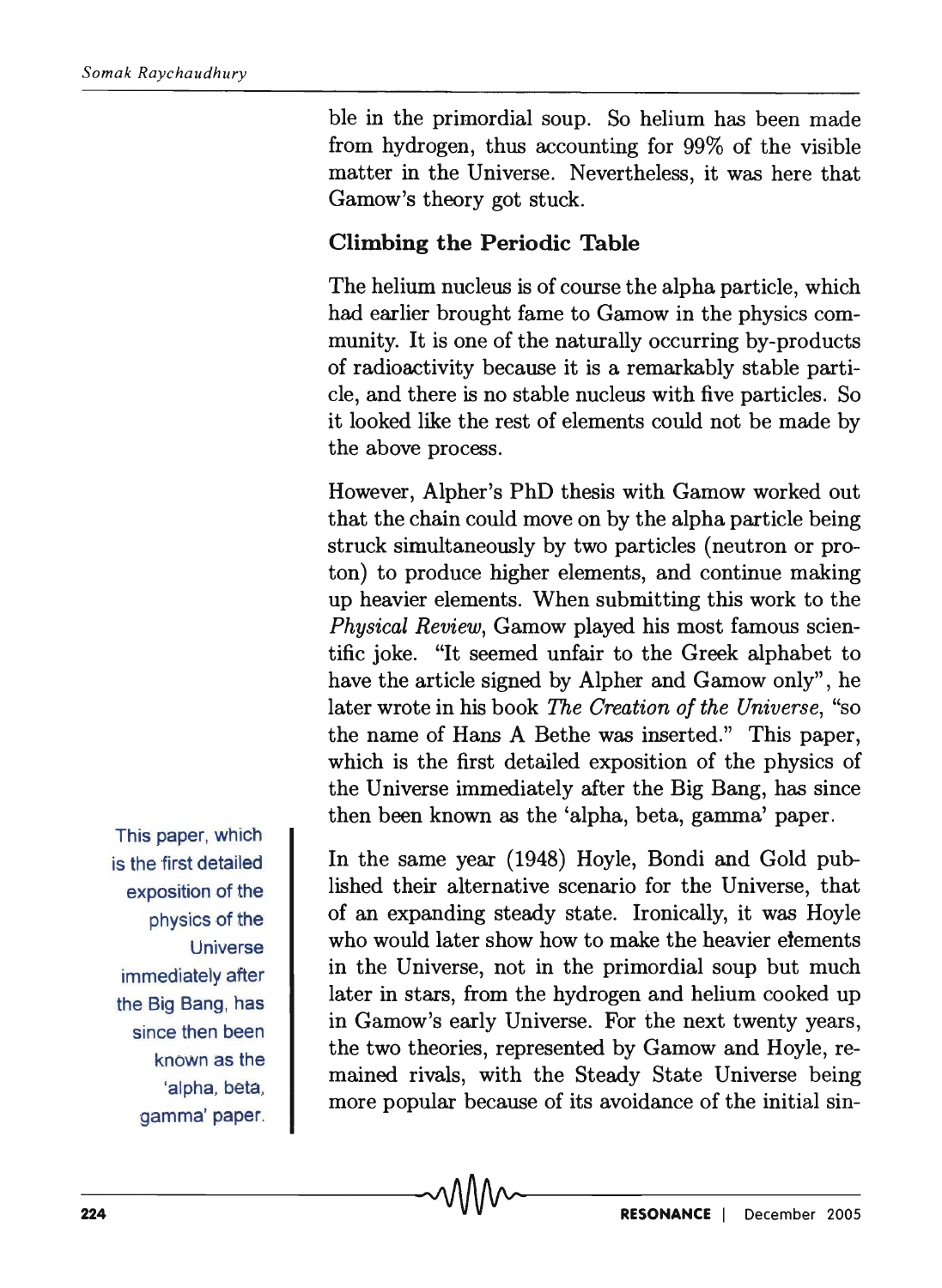

gularity. In a BBC radio programme in the 1950s, it was Fred Hoyle who jokingly referred to Gamow's theory of the creation of the Universe as the 'Big Bang' The name stuck.

# Cold Soup - Billions of Years Old

Which describes better the history of the Universe -Big Bang or Steady State? To both camps, the theories were abstract mathematical games: nobody knew how to experimentally resolve the debate. But Gamow had a prediction. As the Universe gets bigger and colder, there will be a lot of the primordial soup left, and it will be rather cold.

Gamow carried out a very rough but clever calculation, without the use of his complicated nucleosynthesis ideas, and came up with a value of 7 degrees Kelvin for the current temperature of the primordial soup (see *Box* 1). His ex-student Alpher, along with Robert Herman, subsequently calculated this properly, such that the right

#### Box 1. How Gamow Calculated the Temperature of the Cosmic Microwave Background

Long before anybody else, George Gamow estimated the temperature of the remnant of the 'primordial soup' using very basic physics. He might have been lucky with some of the numbers he had chosen, such that in spite of his ignoring his own theory of early nucleosynthesis, Gamow came up with an estimate of 7 degrees K, in a paper that was published in an obscure Danish journal in 1953.

Gamow started off by imagining the Universe as a sphere filled with matter and radiation, which expands such that its size *R* grows as  $R \propto t$ .

At the present time, most of the stuff of the Universe is in matter. Early on in its history, when the Universe was much hotter, it must have been dominated by radiation. Somewhere in between, the density of matter  $\rho_{\text{mat}}$  must have been equal to the density of radiation  $\rho_{rad}$ .

Gamow assumed that the Universe is 3 billion years old (too small by a factor of 4 by current standards), i.e.,  $t_0 = 10^{17}$  seconds, and the current density of matter is  $\rho_{\text{mat}}(t_0) = 10^{-30}$  g cm<sup>-3</sup> (too small by a factor of 8 from current estimates).

*Box* 1. *continued ...*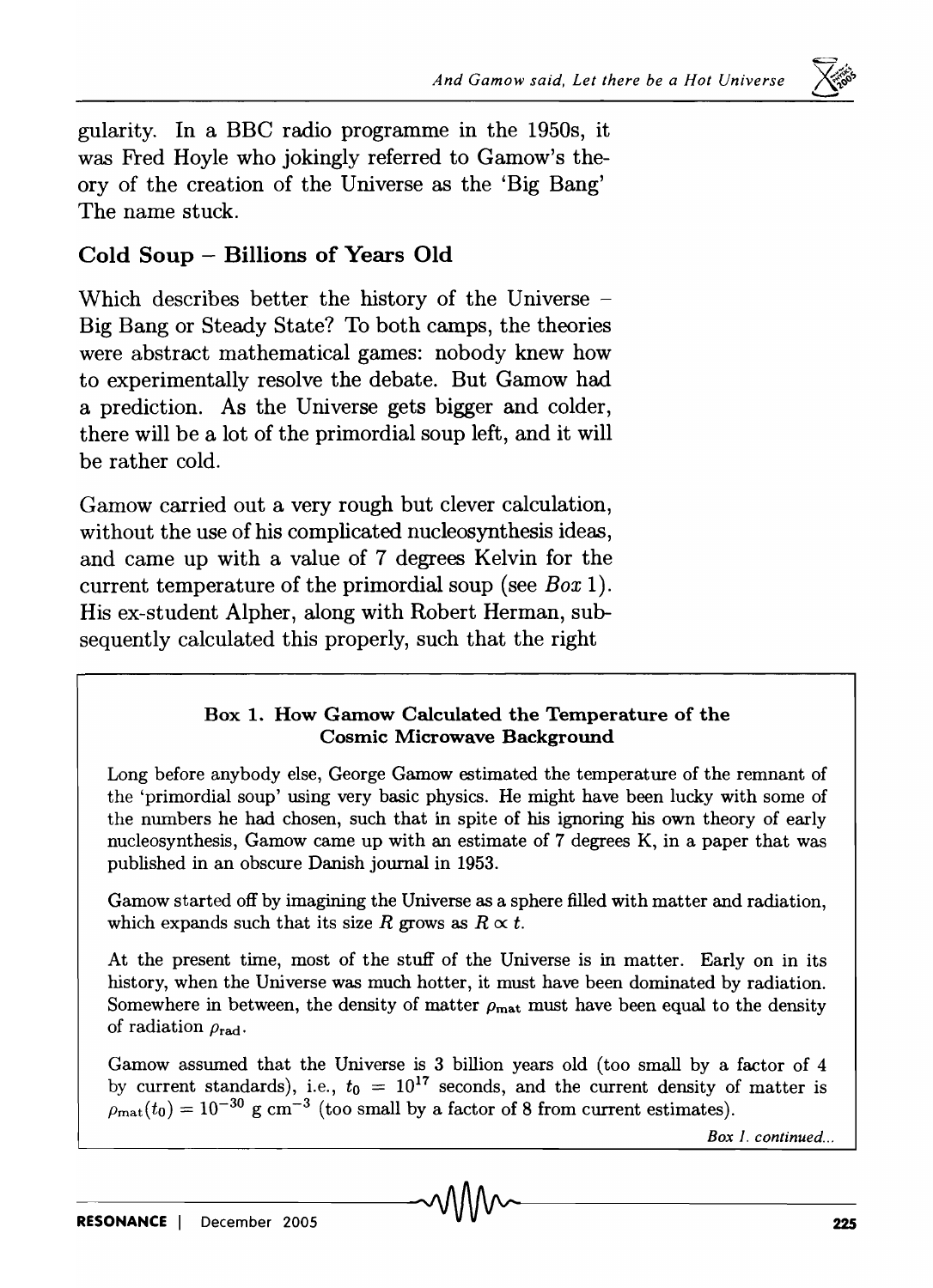As the Universe expands, the total mass of the Universe doesn't change, so the density of matter changes as the volume of the Universe, implying that as a function of time,

$$
\rho_{\text{mat}}(t) = \rho_{\text{mat}}(t_0) \left(\frac{t_0}{t}\right)^3 = 10^{21} \frac{1}{t^3} \text{ gcm}^{-3}.
$$

In a tour de force, Gamow pulled off a similar calculation about the density of radiation. Since the entire Universe could be safely assumed to be a blackbody, the Stefan-Boltzmann law applies. This means that the energy density of radiation is  $\varepsilon_{rad} = \sigma T^4$ , except that, since  $E = mc^2$ , the corresponding 'mass density' of radiation is  $\rho_{rad} = \sigma T^4/c^2$ .

The Universe expands adiabatically, so the temperature of the radiation in the early radiation-dominated Universe would fall off as  $T \propto 1/R$ , where *R* is the size of the Universe. Gamow borrowed an approximate result from classical mechanics to show that in the early stages of expansion, the value of *R* would depend on time as  $R \propto 1/\sqrt{t}$ . Thus, he calculated that the density of radiation would behave as

$$
\rho_{\rm rad}(t) = 4.5 \times 10^5 \frac{1}{t^2} \, \, {\rm g cm}^{-3}.
$$

Thus, Gamow found the age  $t_*$  of the Universe at the time when  $\rho_{rad}(t_*) = \rho_{mat}(t_*)$ , i.e. when the energy density of radiation was the same as that of matter in the Universe, as

$$
t_* = 7.3 \times 10^7
$$
 yr,

which is 73 million years after the Big Bang. At this time, the density would be  $\rho_{rad} \equiv$  $\rho_{\text{mat}} = 9.4 \times 10^{-26} \text{ g cm}^{-3}$ . From the Stefan-Boltzmann law he used above, he could then calculate the temperature at this time to be

$$
T(t_{*})=320 \mathrm{K}.
$$

It follows from Gamow's initial assumption of the growth of R that

$$
T\left(\text{now}\right) = T\left(t_{*}\right)\left(\frac{t_{*}}{t_{0}}\right) = 7\text{K}.
$$

If he had used the currently favoured values of the age of the Universe  $t_0 = 1.2 \times 10^{10}$  yr, and the current density of matter  $\rho_{\text{mat}}(t_0) = 8 \times 10^{-30} \text{ g cm}^{-3}$ , he would have got the temperature of CMBR to be about five times larger. His largest source of error would have come from his approximate formula of the growth of the early Universe  $R \propto 1/\sqrt{t}$ , something that his student Alpher had done properly later to come to an estimate of 5 degrees K.

#### Suggested Reading

- [1] A D Chemin, Physics-Uspekhi, 37, pp. 813-820, 1994.
- [2] George Gamow, My World Line, Viking, New York, 1970.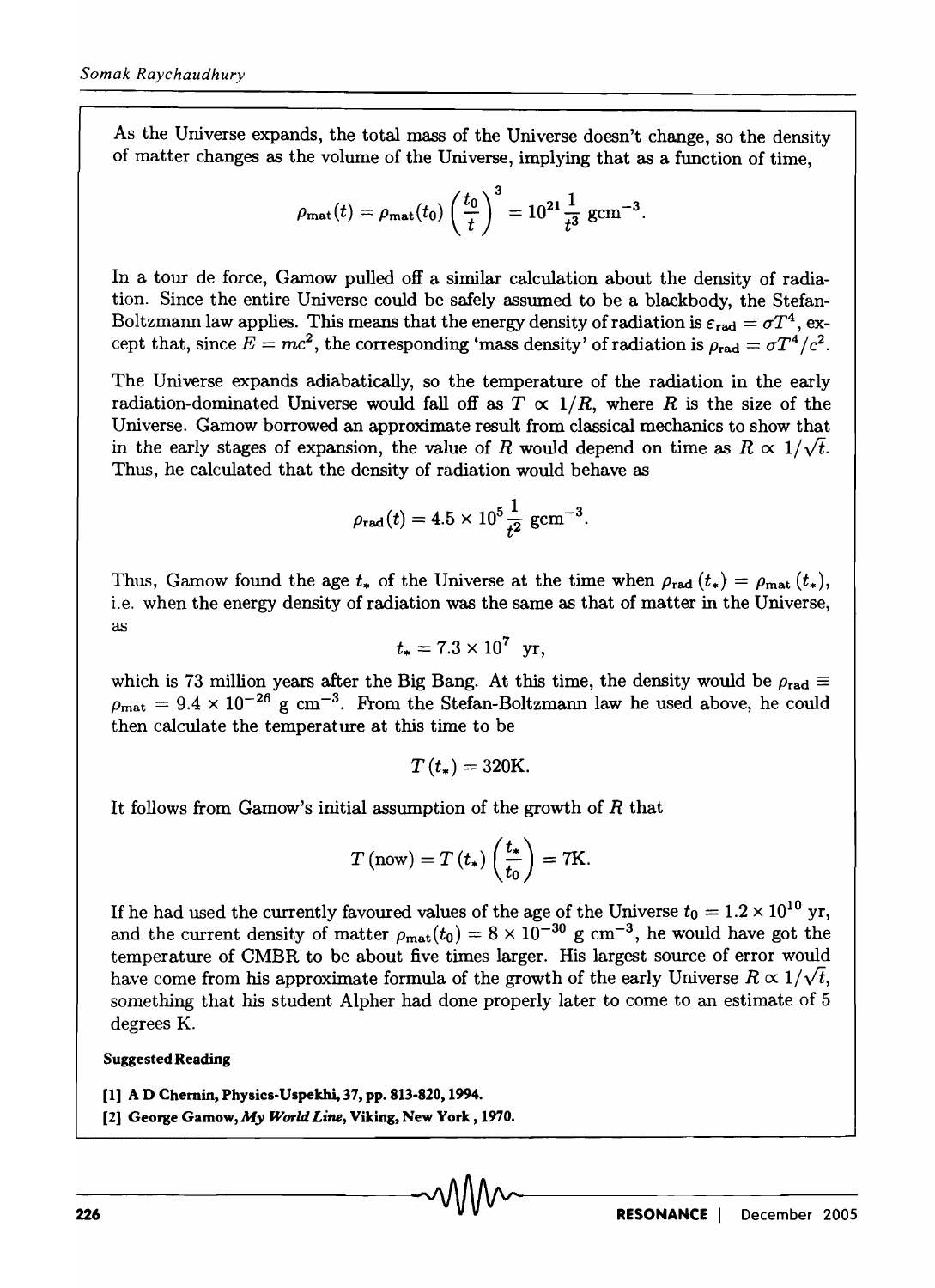

proportion of hydrogen to helium was produced in the early Universe, and came up with a very similar prediction: 5 degrees K. This soup would emit blackbody radiation from everywhere in the Universe, since it is equally pervasive in all directions.

Gamow hadn't thought that observing this background radiation would be possible. Looking back, it is evident that many people had come tantalisingly close to confirming Gamow's prediction. In 1940, W 8 Adams and Andrew McKellar had observed spectral lines of the cyanogen radical  $(CN^-)$  in absorption in interstellar space, and had concluded that interstellar clouds must be at a temperature of about 2.3K. But even Gamow (or Hoyle, who later documented a discussion with Gamow about this observation) did not interpret the coldest temperature encountered in the Universe to be that of the Universe itself.

Robert Dicke of Princeton University had realised that the radiation that was left over from the early Universe would always be like a blackbody, and if the Universe were now at a temperature as Gamow predicted, it would emit mostly microwaves. 80 he developed an instrument to detect microwaves in late 1940s (a design that is still widely used), but could not detect any isotropic radiation, and concluded that the temperature of the Universe must be lower than 20K. The paper outlining Dicke's measurement appeared in the same volume of *Physical Review* as Gamow's paper on early nucleosynthesis, yet neither realised the connection between the two.

# Pigeon Droppings?

That the temperature of the Universe itself could be measured was thus considered unfeasible until the day two electrical engineers at Bell Labs suspected that their research was being hampered by pigeon droppings. Arno The paper outlining Dicke's measurement appeared in the same volume of PhYSical Review as Gamow's paper on early nucleosynthesis, yet neither realised the connection between the two.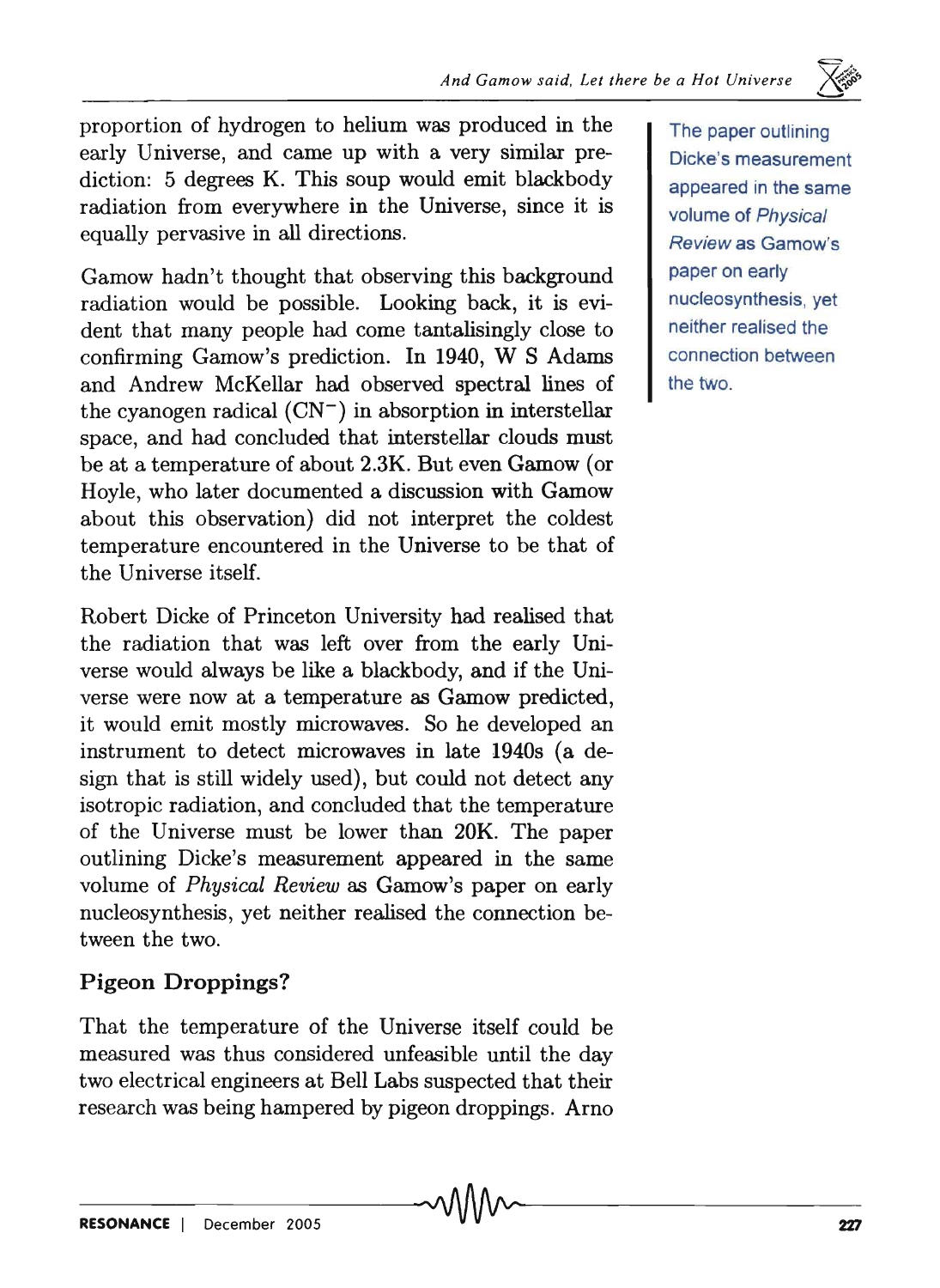One of the consequences of the discovery of the CMBR was that it proved to be the demise of the popular steadystate theory.

Penzias and Robert Wilson had been experimenting with inter-continental telephone transmission using the earliest of communication satellites (the Echo series of metalcovered high-altitude balloons). They found that there was a static radio hiss they could not get rid of, no matter which direction they pointed their antenna to. They suspected the pigeon droppings.

Another interpretation was that there was an all-pervasive radiation that came from a blackbody of temperature 3K, which sounded too weird to them. Unaware that they were the first people to have detected the Universe, Penzias called the Chairman of Physics at Princeton University, 30 km away, who happened to be a man called Robert Dicke.

The Nobel Prize for detecting the remnant of the primordial soup, or what is now known as the Cosmic Microwave Background Radiation (CMBR), was awarded to Penzias and Wilson. Following Gamow's suggestion, a large number of people had by then independently made estimates of the temperature, but their contribution went unrecognised.

# The CMBR - the Rosetta Stone of Modern Cosmology

One of the consequences of the discovery of the CMBR was that it proved to be the demise of the popular steady-state theory, which had no inherent way of coming up with a mechanism to produce such a remarkably uniform low-energy background radiation. On the other hand, the CMBR was a direct prediction of Gamow's theory of Universe starting off with a hot Big Bang.

In fact, the discovery of the CMBR brought together the two major contributions of George Gamow to the understanding of the origin of our Universe. It confirmed how hot the Universe had been in its early stages, and thus supported Gamow's estimates of how hydrogen and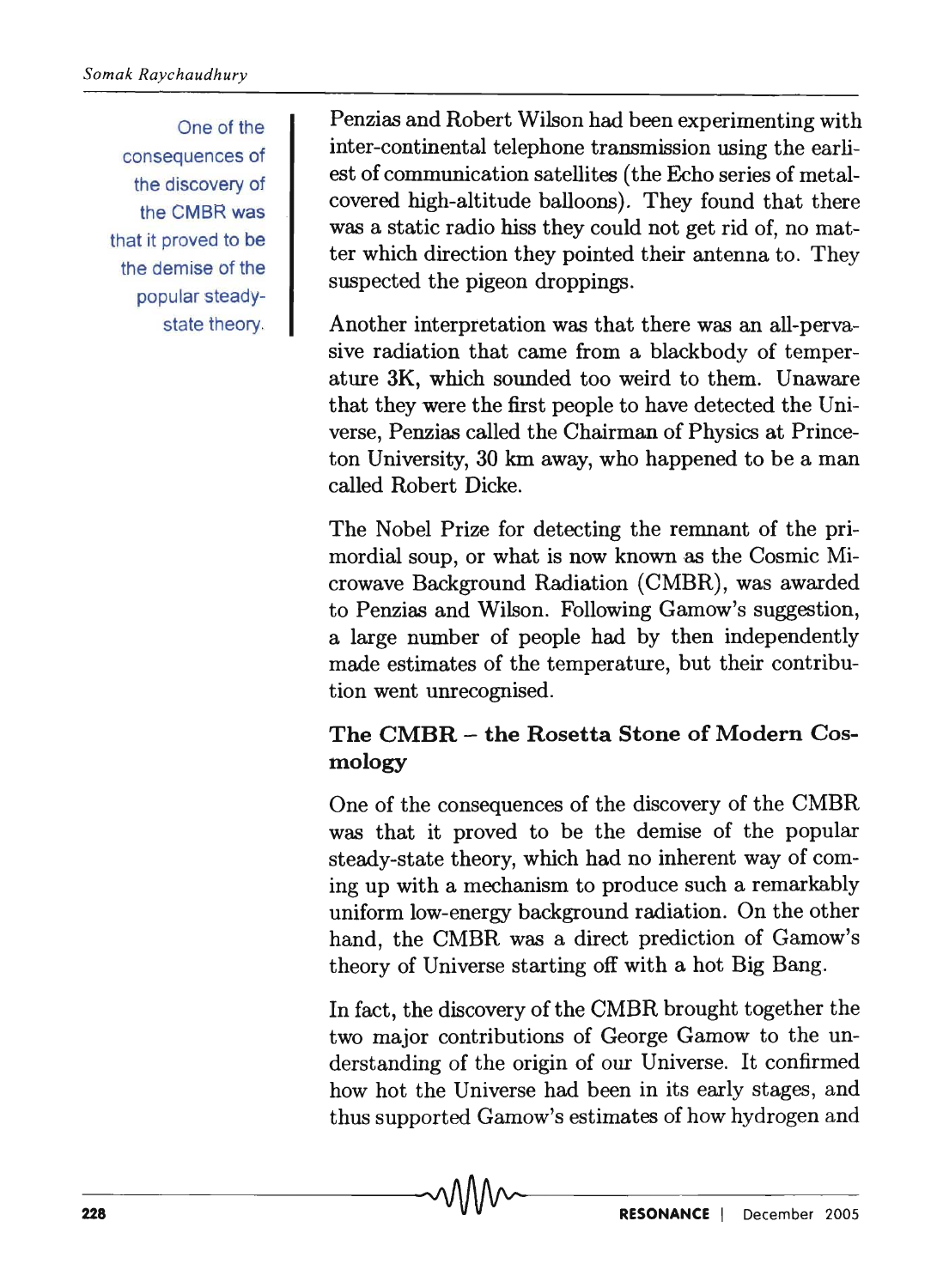

helium had formed from nuclear fusion in the early Universe.

George Gamow's 1948 model of the hot Big Bang has come a long way since then. In 1980, after Gamow's death, Alan Guth introduced the idea of 'inflation', to solve the 'horizon problem', something Gamow had thought was the main worry with his model. The CMBR had turned out to be too uniform in all directions. How does one end of the Universe know the temperature of the end that is diametrically opposite, if light would take twice the age of the Universe to go from one end to the other?

There was also the 'flatness problem', which refers to the overall geometry of the Universe, which appears to be very nearly flat. The general curvature of the fabric of the Universe depends on its overall density. Given that the Universe has been expanding for so long and its density has been constantly dropping, the critics of the Big Bang would say, why is this that we happen to live just at the time when the Universe has turned flat? Gamow and a growing number of comologists had been uncomfortable with such a coincidence.

Had he been alive, Gamow would have been happy with Guth's elegantly simple explanation that solved both paradoxes at the same time. Guth postulated that there must have been a very rapid phase of expansion of the Universe at an early stage, which means that all of the Universe that we see now would have come from a small, causally connected chunk of spacetime. Also, the rapid inflation caused the Universe to become flat very early on (imagine how suddenly pulling a wrinkled bedsheet to many times its size would make the wrinkles vanish).

The cosmic microwave background radiation, first predicted by George Gamow, has proved to be the richest source of cosmological information for experimentalists. Recent observations of the CMBR have provided us with Had he been alive. **Gamow** would have been happy with Guth's elegantly simple explanation that solved both paradoxes at the same time.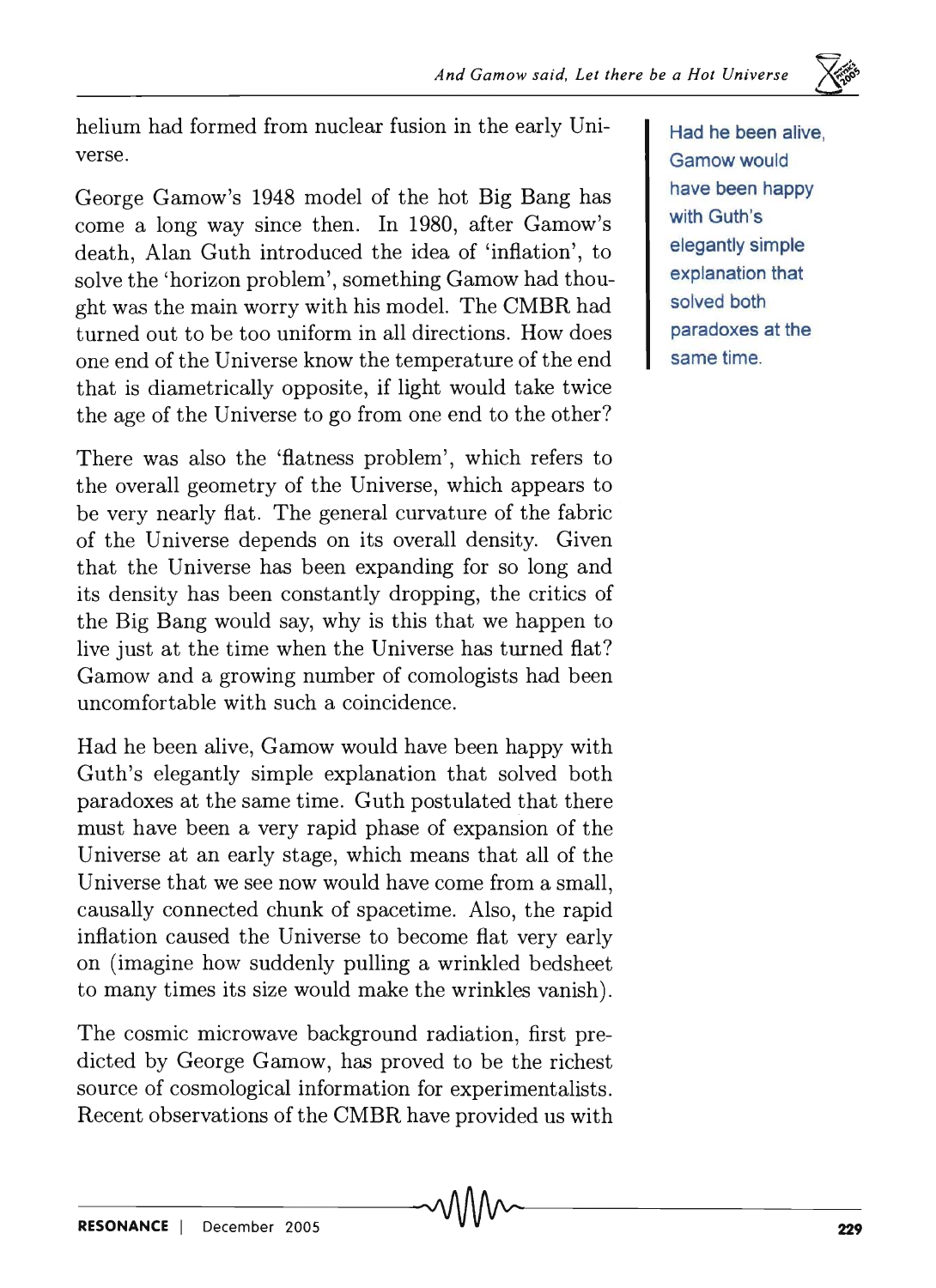#### Figure 1. The blackbody fit to the spectrum of the CMB.  $12$

The 'primordial soup' of the Universe in which the hydrogen and helium were  $\frac{8}{3}$  0.8 synthesized is very cold at the present time. As Gamow had predicted, it has been  $\frac{1}{6}$  0.4 now detected as the cos- $\frac{20}{\pi}$  mic microwave background radiation, which be- $_{0.0}$ haves as a perfect blackbody at a temperature of *2.7* Kelvin.



(Picture courtesy: NASA)

#### Figure 2. The COBE monopole-dipolequadrupole map.

The CMBR is remarkably homogeneous, i.e. its temperature is the same, (to two places of decimal in Kelvin), in all directions in the sky. But our galaxy is moving with respect to it, since it is being pulled by neighbouring galaxies. This causes a 'dipole' pattern in the CMBR as seen from inside the Milky Way. After correction for it, variation in the CMS temperature is only found in the fifth decimal place, revealing the fluctuations in the primordial soup that have grown to form the structures that we see today in the Universe. (Picture courtesy: NASA)